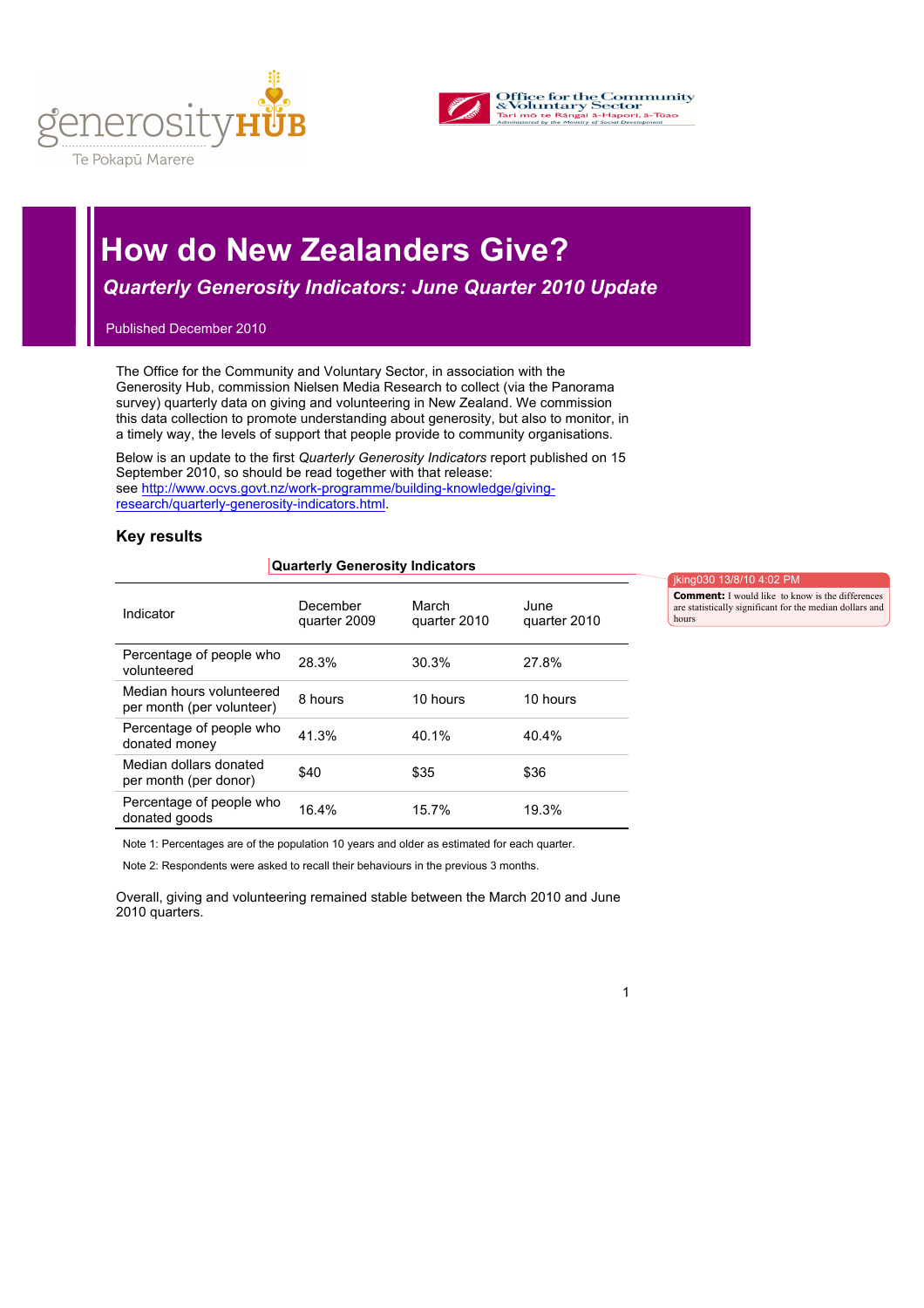Analysis of these indicators showed that:

- the percentage of people volunteering decreased slightly. This decrease was primarily driven by fewer males volunteering for sports clubs. Based on available data, fluctuations in sports volunteering appear to be the primary driver of change in the volunteering rate from quarter to quarter
- median<sup>1</sup> hours volunteered per volunteer remained stable<sup>2</sup>
- the percentage of people donating money remained stable at around 40 percent. This indicator has been stable for three recorded quarters
- median dollars donated per month remained stable<sup>3</sup>
- the percentage of people donating goods increased. This increase was driven by both more females and males donating.

#### **Commentary**

With three quarters of data available, a time series is now developing and seasonal patterns appear to be emerging. The stability of the indicators points to the robustness of support for community organisations in New Zealand. The most variable activity appears to be volunteering, with 'summer' volunteering injecting approximately 100,000 extra volunteers into the community economy in the March quarter 2010, primarily into sports clubs.

The percentage of people donating money is the most stable indicator, at around 40 percent for each of the three quarters measured so far. This indicates that the likelihood of people donating money is not seasonally affected. This conclusion is supported by the relatively stable median donations per month.

The increase in the percentage of people donating goods is notable. This increase was driven primarily by more people donating to the Hospice subsector and education-related subsectors. A clear seasonal pattern is not yet evident if one exists.

The summary nature of the *Quarterly Generosity Indicators* may hide fluctuations in support for different types of community organisations. Sectors such as social services, health/medical, religion, environment, and other types of community organisations will be analysed in future updates to assess variability at this level.

# **International Volunteer Day – 5 December 2010**

One significant benefit of using the Panorama survey is the ability to investigate the lifestyles, attitudes and consumer preferences of generous New Zealanders.

To mark the celebration of International Volunteer Day, data was analysed from the June quarter 2010 Panorama database, searching for insights about volunteers.

Compared to the average person, the estimated 1,035,000 people who volunteered in the June quarter 2010 were:

 $1$  Half of people who volunteered did more volunteer hours than the median, and so half did less than the median. <sup>2</sup> In comparison, *average* hours volunteered per volunteer increased slightly to 20.7 hours per

month, compared to 18.9 hours per month in the March quarter 2010 and 19.0 hours per month in the December 2009 quarter. The changes between quarters are not statistically significant at the 95% confidence level.

In comparison, *average* dollars donated per donor remained stable at \$134.40 per month, compared to \$134.10 per month in the March quarter 2010 and \$137.60 per month in the December 2009 quarter. The changes between quarters are not statistically significant at the 95% confidence level.